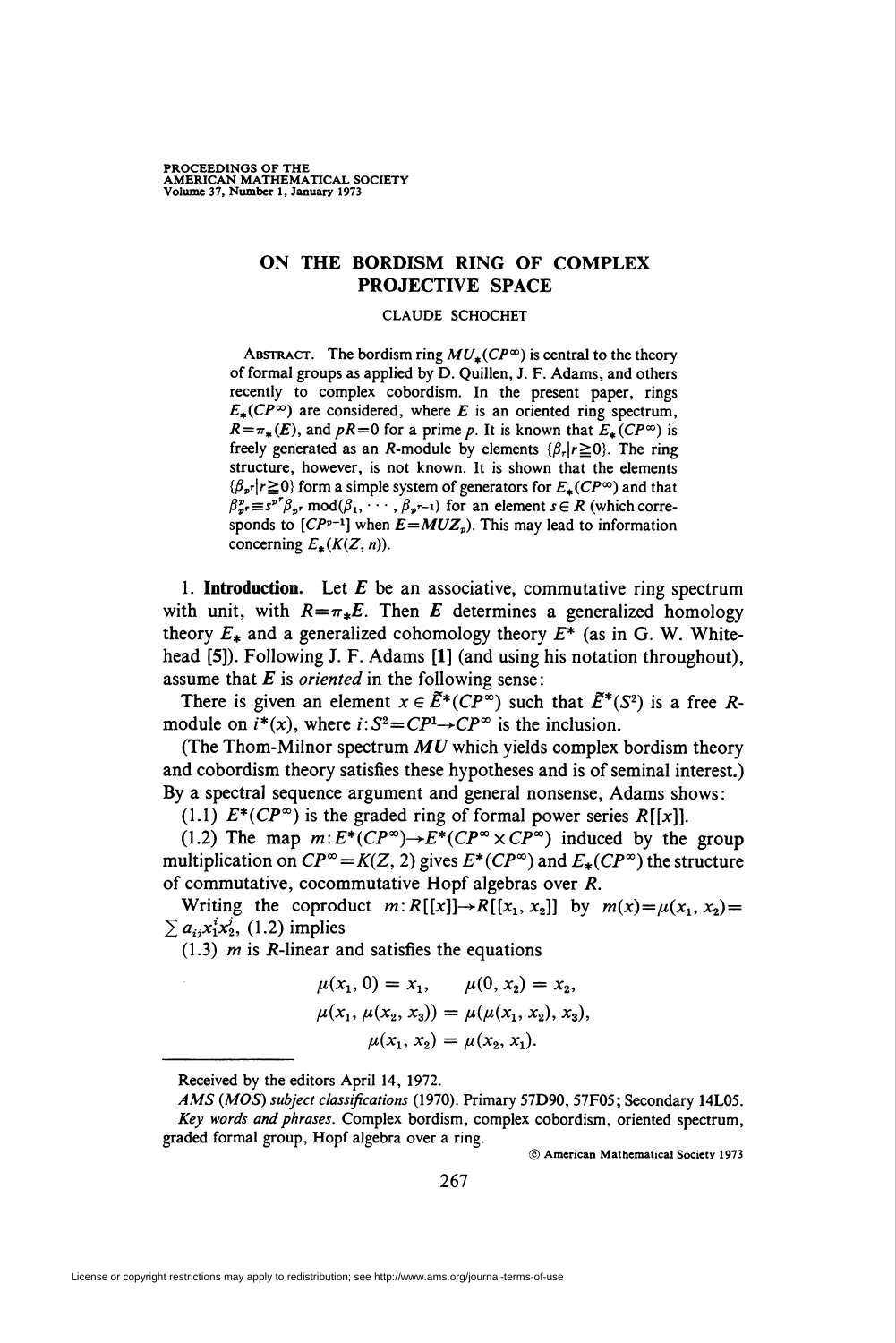Condition  $(1.3)$  is precisely the statement that m is a formal product and that  $(E^*(CP^{\infty}), m)$  is a formal group. Recent work by Quillen [3] and others has indicated the great strength of formal group techniques in studying complex bordism and cobordism. It therefore seems reasonable to attain to a very firm grasp on the Hopf algebra  $E_*(CP^\infty)$ , which is central to bordism applications.

Let  $\langle , \rangle: E^*(CP^{\infty}) \otimes E_*(CP^{\infty}) \rightarrow R$  be the Kronecker pairing. There are unique elements  $\beta_n \in E_*(CP^{\infty})$  such that  $\langle x^i, \beta_n \rangle = \delta_n^i$ . Adams proves:

(1.4)  $E_*(CP^{\infty})$  is a free R-module on generators  $1 = \beta_0, \beta_1, \cdots, \beta_n, \cdots$ . (1.5) The coproduct  $\Psi$  on  $E_*(CP^{\infty})$  is determined by  $\Psi(\beta_n)=$  $\sum_{i=0}^n \beta_i \otimes \beta_{n-i}.$ 

The remaining open problem is the expression of the *algebra* structure of  $E_*(CP^{\infty})$  in some reasonable way. This would be of some conceptual interest, and it would also be of practical interest, for example, in the computation of  $E_*(K(Z, 3))$  via the Eilenberg-Moore spectral sequence with  $E_2 = \text{Tor}_{E_{\pm}(CP^{\infty})}(R, R)$ .

Our approach to the problem is via restriction to

2. Hopf algebras of prime characteristic. Henceforth assume that  $pR=0$  for a fixed prime p. (For example, one could take E to be the spectrum corresponding to the theory  $MU_*([-Z_n])$ , where  $Z_n$  is the field of p elements.)

(2.1) DEFINITION. An augmented R-algebra  $A$  is said to have the ordered set  $y_1, y_2, \dots, y_n, \dots$  as a simple system of generators if the monomials

 $\{y_{j_1}^{t_1} \cdots y_{j_k}^{t_k} | j_1 < j_2 < \cdots < j_k \text{ and } 0 < t_i < p\}$ 

form a free R-basis for A, and if for each  $n$ , only finitely many  $y_j$  have degree n.

Let  $QA$  denote the R-module of indecomposable elements of  $A$ ; i.e.  $QA = IA/(IA)^2$  where IA is the kernel of the augmentation  $A \rightarrow R$ .

(2.2) MAIN THEOREM. (a) The elements  $\beta_1, \beta_p, \cdots, \beta_{p^m}, \cdots$  form a free R-basis for  $QE_*(CP^{\infty})$ .

(b)  $\beta_{p}^p \equiv s^{p^n} \beta_{p^n} \mod (\beta_1, \cdots, \beta_{p^{n-1}})$  where  $s = \sum_{i=1}^{p-1} a_{i,1}(x^i, \beta_1^{p-1}) \in R$ .

(c) If deg(x) < 0, then the elements  $\beta_1, \beta_p, \cdots, \beta_{p^n}, \cdots$  form a simple system of generators for  $E_*(CP^{\infty})$ .

The proof of the Main Theorem is simple and purely algebraic, resting upon a decomposition theorem for Hopf algebras of the type  $E_*(CP^{\infty})$ which is stated below and proved in [4]. We now present the algebraic setting for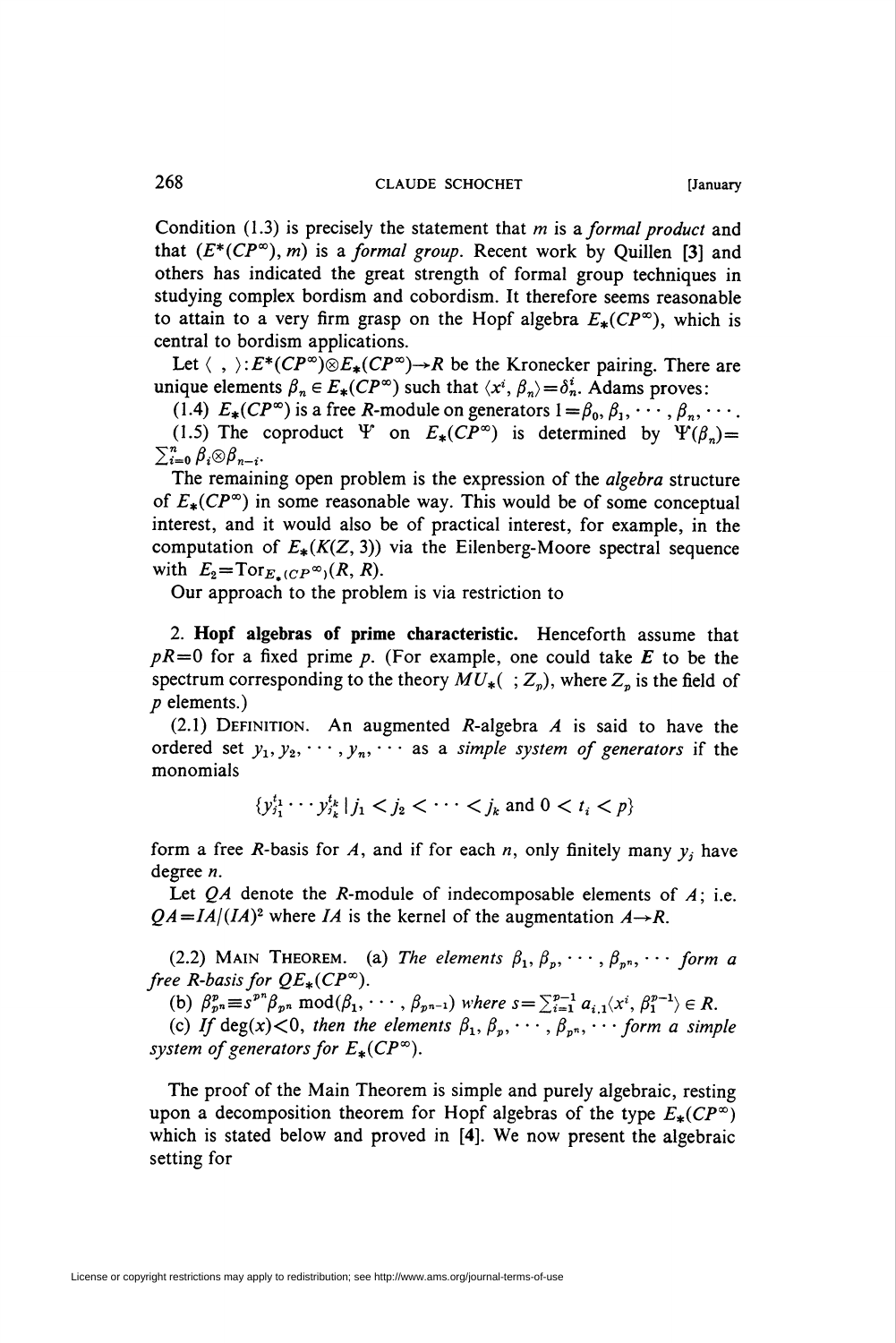3. The Decomposition Theorem. Let  $R$  be a graded commutative ring with  $R_n=0$  if n is negative,  $pR=0$  for a prime integer p, and x an indeterminate of nonpositive degree. Define  $F$  to be the free  $R$ -module on generators  $1 = \beta_0, \beta_1, \cdots, \beta_n, \cdots$  with  $deg(\beta_k) = -deg(x^k)$ . Give F the structure of an  $R$ -coalgebra via the Whitney coproduct

(3.1) 
$$
\Psi(\beta_n) = \sum_{i=0}^n \beta_i \otimes \beta_{n-i}
$$

and define the Kronecker pairing  $\langle , \rangle :R[[x]]\otimes F\rightarrow R$  by  $\langle x^i, \beta_n\rangle = \delta_n^i$ . Let  $m:R[[x]]\rightarrow R[[x_1, x_2]]$  be a cocommutative formal product (satisfying  $(1.3)$ , so that F becomes a commutative, cocommutative Hopf algebra over R.

Let  $F_0$  be the *R*-subalgebra of *F* generated by  $\beta_1$ . Direct calculation shows

$$
\beta_1^p = s\beta_1 \quad \text{in } F
$$

where  $s = \sum_{i=1}^{p-1} a_{i,1} \langle x^i, \beta_1^{p-1} \rangle \in R$ . Hence  $F_0$  is isomorphic as an R-algebra to the polynomial algebra generated over R by  $\tilde{\beta}_1$  modulo the relation  $\bar{\beta}_1^p = s\bar{\beta}_1$ . In fact, the isomorphism is as Hopf algebras, if we assume  $\bar{\beta}_1$  to be primitive.

Define  $F_n$  to be the polynomial algebra generated over R by  $\bar{\beta}_{nn}$  (where  $deg(\bar{\beta}_k)=deg(\beta_k)$  modulo the relation

$$
\bar{\beta}_{p^n} = s^{p^n} \bar{\beta}_{p^n}
$$

with the Hopf algebra (over R) structure obtained by declaring  $\bar{\beta}_{n}$  to be primitive.

(3.4) Decomposition Theorem. There exists a diagram of Hopf algebras and morphisms of Hopf algebras over R:

$$
F_0 \rightarrow F = G_0
$$
\n
$$
\downarrow
$$
\n
$$
F_1 \rightarrow G_1
$$
\n
$$
\downarrow
$$
\n
$$
F_2 \rightarrow G_2
$$
\n
$$
\vdots
$$

such that for each  $n \ge 1$ ,

$$
\mathscr{A}_n: G_n = G_{n-1}/|F_{n-1} = G_{n-1} \otimes F_{n-1}R
$$
 is the free R-module on generators  
  $1 = \beta_0, \beta_{p^n}, \beta_{2p^n}, \cdots, \beta_{kp^n}, \cdots$  (which are the images of  $\beta_{kp^n} \in G_0$   
 under projection),